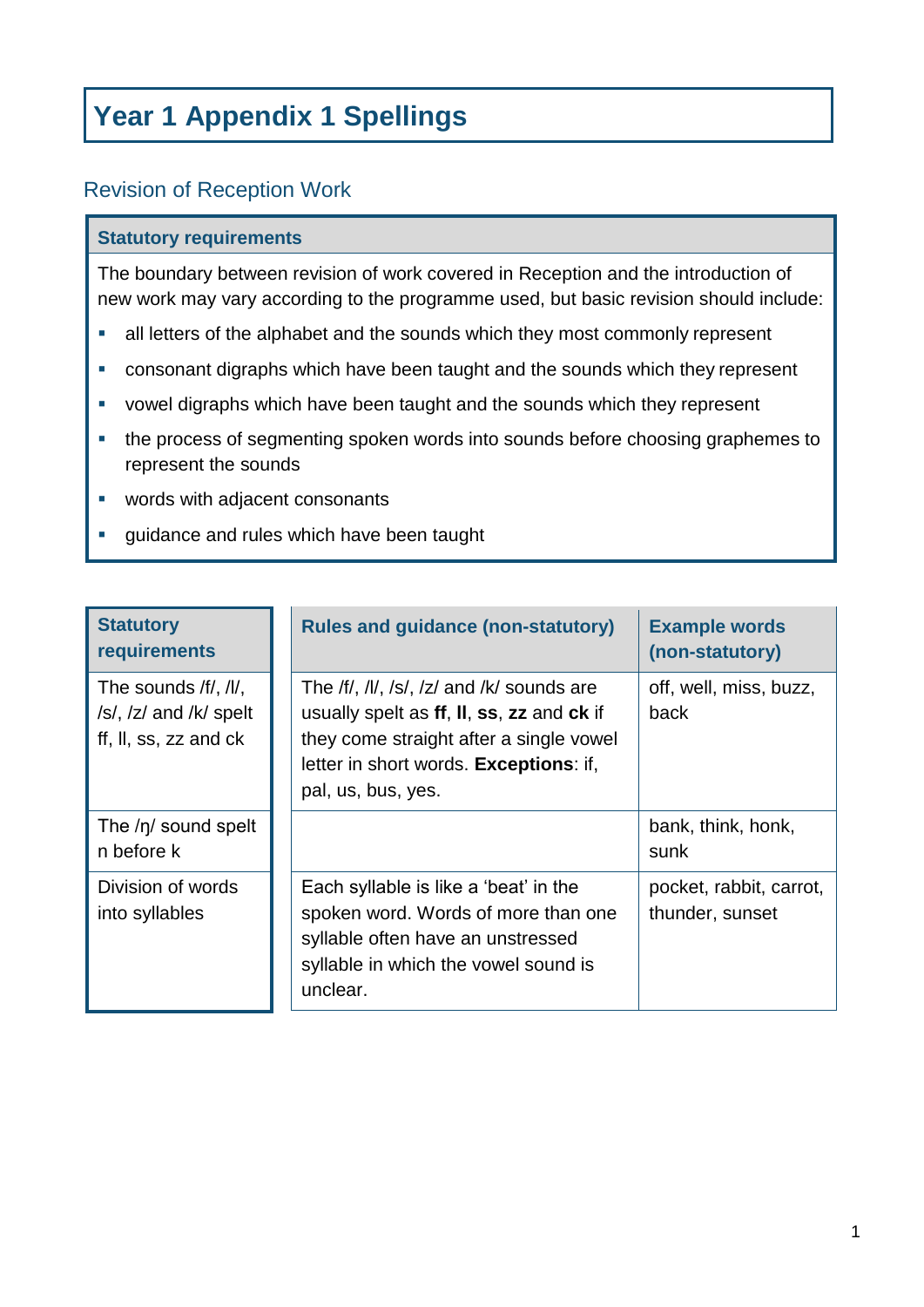| <b>Statutory</b><br>requirements                                                                              | <b>Rules and guidance (non-statutory)</b>                                                                                                                                                                                                                                                                                                                             | <b>Example words</b><br>(non-statutory)                                               |
|---------------------------------------------------------------------------------------------------------------|-----------------------------------------------------------------------------------------------------------------------------------------------------------------------------------------------------------------------------------------------------------------------------------------------------------------------------------------------------------------------|---------------------------------------------------------------------------------------|
| -tch                                                                                                          | The $/t$ sound is usually spelt as tch if it<br>comes straight after a single vowel<br>letter. Exceptions: rich, which, much,<br>such.                                                                                                                                                                                                                                | catch, fetch, kitchen,<br>notch, hutch                                                |
| The /v/ sound at the<br>end of words                                                                          | English words hardly ever end with the<br>letter $v$ , so if a word ends with a /v/<br>sound, the letter e usually needs to be<br>added after the 'v'.                                                                                                                                                                                                                | have, live, give                                                                      |
| Adding s and es to<br>words (plural of<br>nouns and the third<br>person singular of<br>verbs)                 | If the ending sounds like /s/ or /z/, it is<br>spelt as $-s$ . If the ending sounds like<br>/Iz/ and forms an extra syllable or 'beat'<br>in the word, it is spelt as -es.                                                                                                                                                                                            | cats, dogs, spends,<br>rocks, thanks,<br>catches                                      |
| Adding the endings<br>$-$ ing, $-$ ed and $-$ er to<br>verbs where no<br>change is needed<br>to the root word | -ing and -er always add an extra<br>syllable to the word and <b>-ed</b> sometimes<br>does.<br>The past tense of some verbs may<br>sound as if it ends in /Id/ (extra<br>syllable), /d/ or /t/ (no extra syllable),<br>but all these endings are spelt -ed.<br>If the verb ends in two consonant letters<br>(the same or different), the ending is<br>simply added on. | hunting, hunted,<br>hunter, buzzing,<br>buzzed, buzzer,<br>jumping, jumped,<br>jumper |
| Adding –er and –est<br>to adjectives where<br>no change is<br>needed to the root<br>word                      | As with verbs (see above), if the<br>adjective ends in two consonant letters<br>(the same or different), the ending is<br>simply added on.                                                                                                                                                                                                                            | grander, grandest,<br>fresher, freshest,<br>quicker, quickest                         |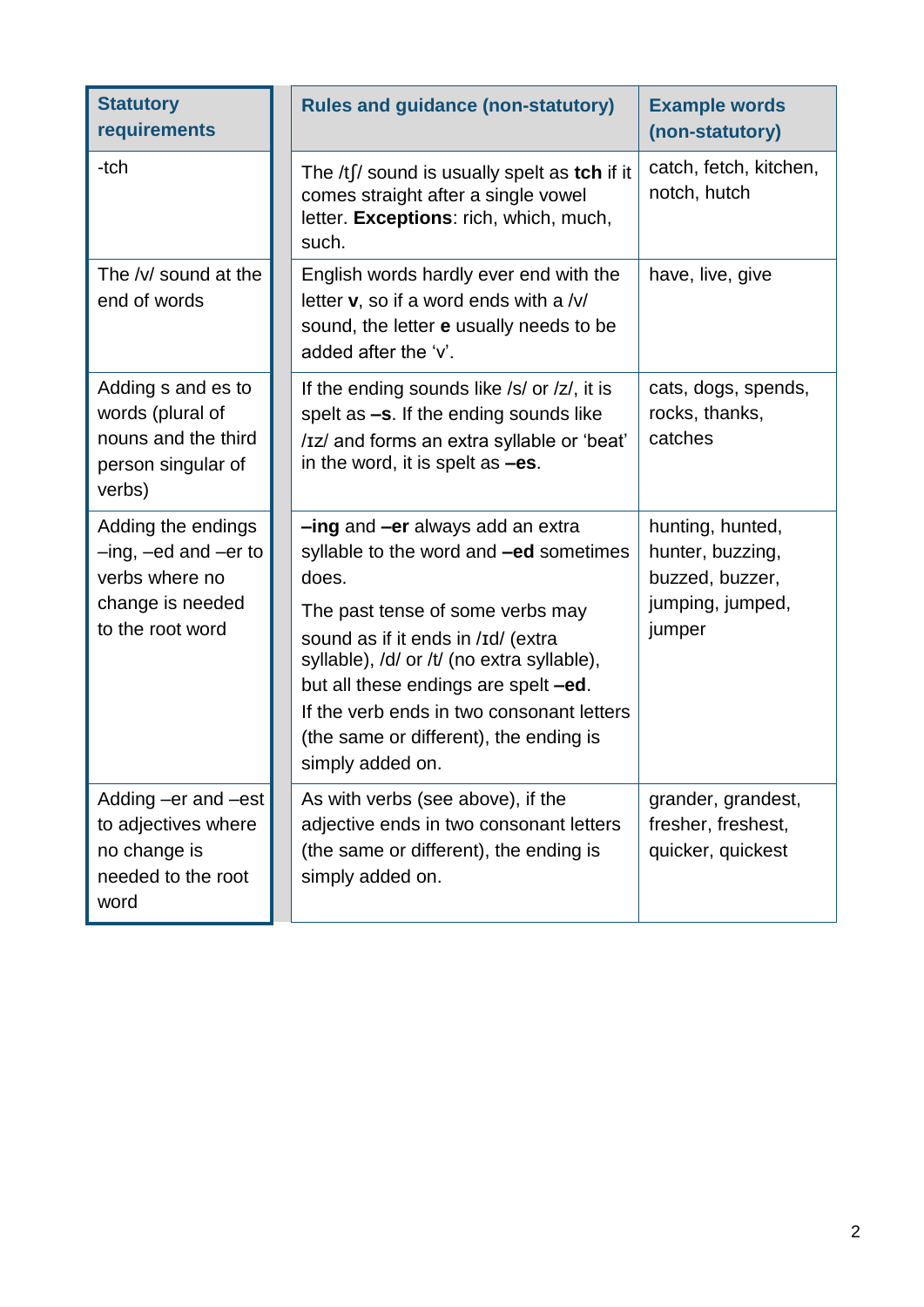## **Vowel digraphs and trigraphs**

Some may already be known, depending on the programmes used in Reception, but some will be new.

| <b>Vowel</b><br>digraphs and<br>trigraphs | <b>Rules and guidance</b><br>(non-statutory)                                               | <b>Example words</b><br>(non-statutory)                               |
|-------------------------------------------|--------------------------------------------------------------------------------------------|-----------------------------------------------------------------------|
| ai, oi                                    | The digraphs ai and oi are virtually<br>never used at the end of English<br>words.         | rain, wait, train, paid, afraid<br>oil, join, coin, point, soil       |
| ay, oy                                    | ay and oy are used for those<br>sounds at the end of words and at<br>the end of syllables. | day, play, say, way, stay<br>boy, toy, enjoy, annoy                   |
| $a-e$                                     |                                                                                            | made, came, same, take, safe                                          |
| $e$ - $e$                                 |                                                                                            | these, theme, complete                                                |
| i-e                                       |                                                                                            | five, ride, like, time, side                                          |
| $o$ –e                                    |                                                                                            | home, those, woke, hope, hole                                         |
| $u-e$                                     | Both the /u:/ and /ju:/ ('oo' and<br>'yoo') sounds can be spelt as <b>u-e</b> .            | June, rule, rude, use, tube, tune                                     |
| ar                                        |                                                                                            | car, start, park, arm, garden                                         |
| ee                                        |                                                                                            | see, tree, green, meet, week                                          |
| ea (/iː/)                                 |                                                                                            | sea, dream, meat, each,<br>read (present tense)                       |
| ea $(\sqrt{\epsilon})$                    |                                                                                            | head, bread, meant, instead,<br>read (past tense)                     |
| er $(13:1)$                               |                                                                                            | (stressed sound): her, term,<br>verb, person                          |
| er $(\sqrt{e})$                           |                                                                                            | (unstressed schwa sound):<br>better, under, summer, winter,<br>sister |
| ir                                        |                                                                                            | girl, bird, shirt, first, third                                       |
| ur                                        |                                                                                            | turn, hurt, church, burst,<br>Thursday                                |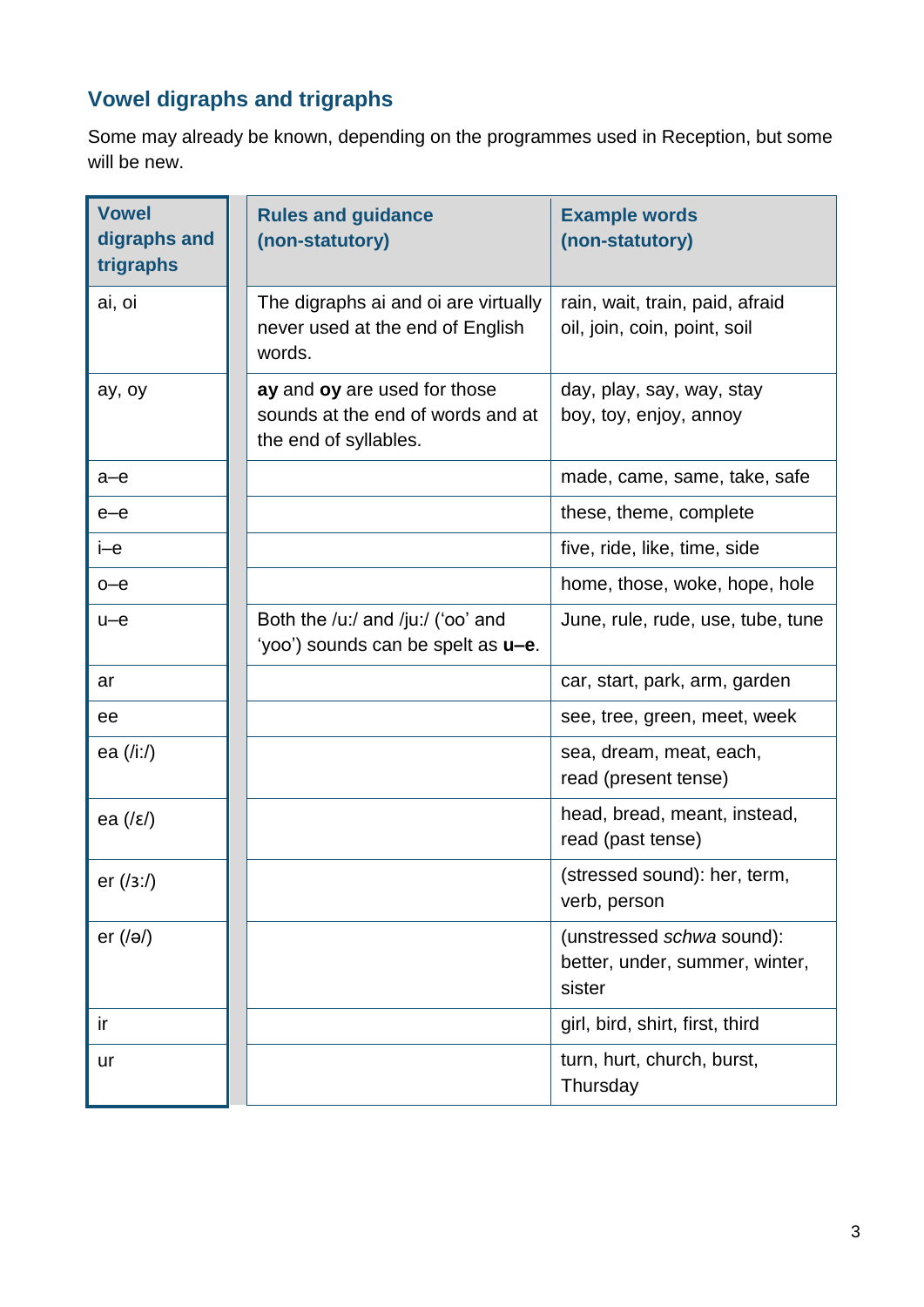| <b>Vowel</b><br>digraphs and<br>trigraphs   | <b>Rules and guidance</b><br>(non-statutory)                                                                                                                             | <b>Example words</b><br>(non-statutory)                                                                                              |
|---------------------------------------------|--------------------------------------------------------------------------------------------------------------------------------------------------------------------------|--------------------------------------------------------------------------------------------------------------------------------------|
| oo ( /u: / )                                | Very few words end with the<br>letters oo, although the few that<br>do are often words that primary<br>children in year 1 will encounter,<br>for example, zoo            | food, pool, moon, zoo, soon                                                                                                          |
| OO (U)                                      |                                                                                                                                                                          | book, took, foot, wood, good                                                                                                         |
| oa                                          | The digraph oa is very rare at the<br>end of an English word.                                                                                                            | boat, coat, road, coach, goal                                                                                                        |
| oe                                          |                                                                                                                                                                          | toe, goes                                                                                                                            |
| ou                                          | The only common English word<br>ending in ou is you.                                                                                                                     | out, about, mouth, around,<br>sound                                                                                                  |
| ow $(\sqrt{a}U)$<br>$OW$ (/au/)<br>ue<br>ew | Both the /u:/ and /ju:/ ('oo' and<br>'yoo') sounds can be spelt as u-e,<br>ue and ew. If words end in the<br>lool sound, ue and ew are more<br>common spellings than oo. | now, how, brown, down, town<br>own, blow, snow, grow, show<br>blue, clue, true, rescue, Tuesday<br>new, few, grew, flew, drew, threw |
| ie $(\overline{aI})$                        |                                                                                                                                                                          | lie, tie, pie, cried, tried, dried                                                                                                   |
| ie $(\overline{\mathsf{I}}$ :/)             |                                                                                                                                                                          | chief, field, thief                                                                                                                  |
| igh                                         |                                                                                                                                                                          | high, night, light, bright, right                                                                                                    |
| or                                          |                                                                                                                                                                          | for, short, born, horse, morning                                                                                                     |
| ore                                         |                                                                                                                                                                          | more, score, before, wore, shore                                                                                                     |
| aw                                          |                                                                                                                                                                          | saw, draw, yawn, crawl                                                                                                               |
| au                                          |                                                                                                                                                                          | author, August, dinosaur,<br>astronaut                                                                                               |
| air                                         |                                                                                                                                                                          | air, fair, pair, hair, chair                                                                                                         |
| ear                                         |                                                                                                                                                                          | dear, hear, beard, near, year                                                                                                        |
| ear $(\sqrt{\epsilon}a)$                    |                                                                                                                                                                          | bear, pear, wear                                                                                                                     |
| are $(\sqrt{\epsilon}a)$                    |                                                                                                                                                                          | bare, dare, care, share, scared                                                                                                      |